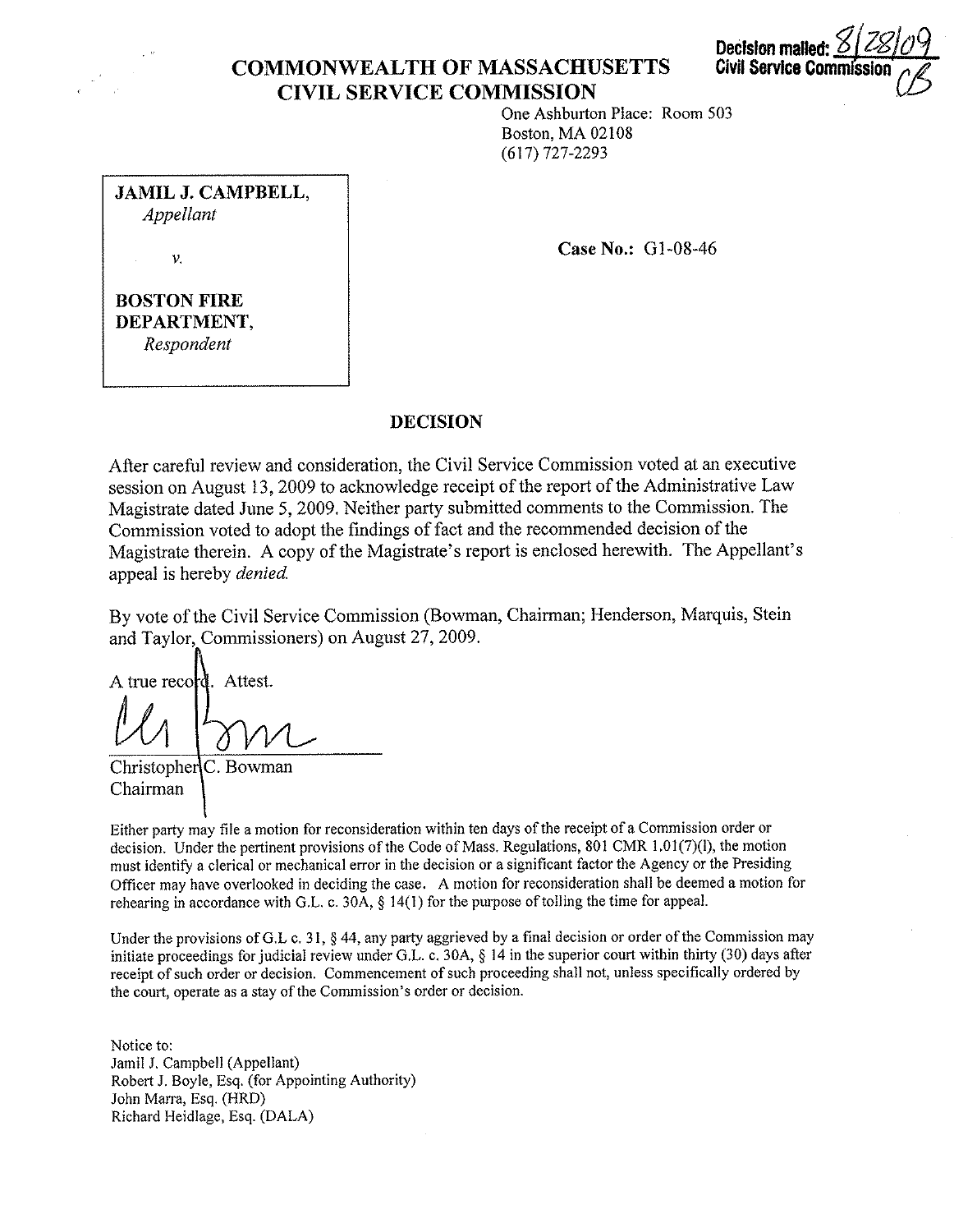THE COMMONWEALTH OF MASSACHUSETTS DIVISION OF ADMINISTRATIVE LAW APPEALS 98 NORTH WASHINGTON STREET, 4<sup>th</sup> FLOOR BOSTON, MA 02114

SHELLY L. TAYLOR **Chief Administrative Magistrate**  Tel: 617-727-7060 Fax: 617-727-7248

~,1,  $\triangleright$   $\uparrow$ rn

 $\equiv$ i.:~-::::'> ~;~ ::::;!J rn (') ' ~'1"1

سب<br>سبب<br>سان

co

.<br>تب w  $\sim$ 

June 5, 2009

Christopher C. Bowman, Chairman Civil Service Commission One Ashburton Place, Room 503 Boston, MA 02108

## *Re: Jamil J. Campbell v. Boston Fire Department DALA Docket No. CS-08-419*

Dear Chairman Bowman:

Enclosed please find the Recommended Decision that is being issued today. The parties are advised that, pursuant to 801 CMR  $1.01(11)(c)(1)$ , they have thirty days to file written objections to the decision with the Civil Service Commission. The written objections may be accompanied by supporting briefs.

Sincerel Shelly Ta∦tor

Chief Administrative Magistrate

SLT/das

Enclosure

cc: Jamil J. Campbell Robert J. Boyle, Jr., Esq.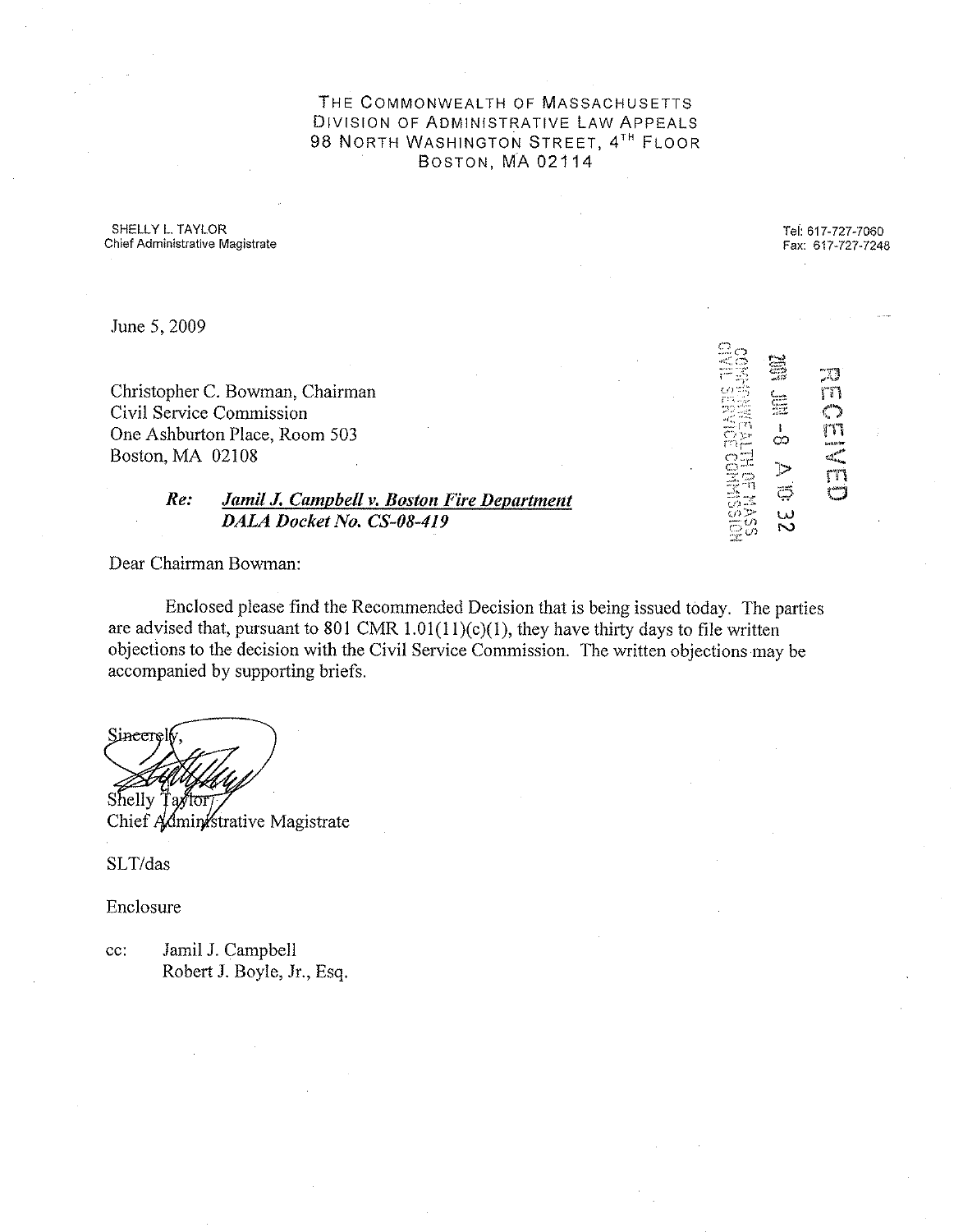## COMMONWEALTH OF MASSACHUSETTS

Suffolk, ss.

## **Division of Administrative Law Appeals**

# **Jamil J. Campbell,**

Appellant,

V.

| Docket No. | $G1-08-46$  |
|------------|-------------|
| DALA No.   | $CS-08-419$ |

**Boston Fire Department,**  Appointing Authority.

**Appearance for Appellant:** 

**Jamil Campbell,pro** *se* 

**Appearance for Appointing Authority:** 

**Robert J. Boyle Jr., Esq.**  City of Boston Office of Labor Relations Boston City Hall, Room 624 Boston, Massachusetts 02201

#### **Administrative Magistrate:**

**Natalie S. Monroe, Esq.** 

#### **SUMMARY OF DECISION**

The Boston Fire Department demonstrated reasonable justification for bypassing the appellant based on his arrest history, poor driving record, two suspensions from his current job, and his failure to respond to an order to show cause in an earlier bypass appeal.

#### **RECOMMENDED DECISION**

On January 3 I, 2008, the Commonwealth's Human Resources Division ("I IRD")

upheld the Boston Fire Department's decision to bypass Jamil Campbell for a position as

a firefighter in the fire department. On the same date, HRD also issued a decision

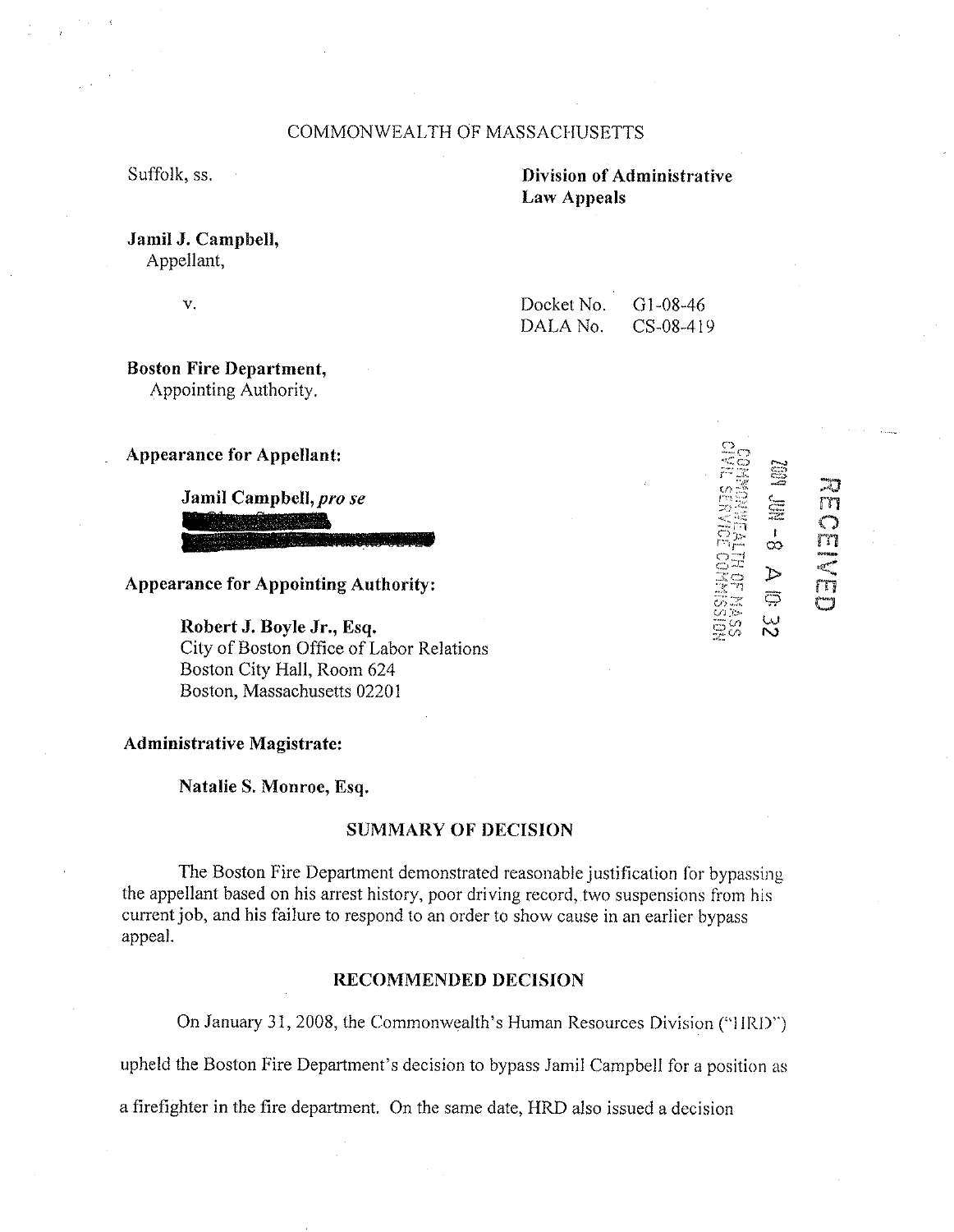granting the Boston Fire Department's request to permanently remove Mr. Campbell from the Civil Service eligibility list for appointment as a firefighter in the Boston Fire Department. Mr. Campbell appealed both decisions under the provisions of G.L. c. 31,  $\S$  $2(b)$ .

On March 27, 2008, the Boston Fire Department moved to dismiss Mr. Campbell's appeal. On April 25, 2008, the Civil Service Commission denied the Boston Fire Department's motion and referred the appeal to the Division of Administrative Law Appeals for a full hearing.

On July 3, 2008, the Boston Fire Department filed a motion to reconsider the Civil Service Commission's ruling on the motion to dismiss. I denied the motion on July 10, 2008.

I held a hearing on July 10, 2008, and October 7, 2008, at the offices of the Division of Administrative Law Appeals, 98 North Washington Street, Boston, Massachusetts. Three witnesses testified at the hearing. Robert Moran and Edward Scigliano testified for the Boston Fire Department, and Jamil Campbell testified on his own behalf. Various exhibits (Exhibits 1-12) were entered into evidence during the hearing. The proceedings were recorded on three cassette tapes.

#### **FINDINGS OF FACT**

Based on the documents entered into evidence (Exhibits 1-12) and the testimony of Jamil Campbell, Robert Moran and Edward Scigliano, I make the following findings of fact:

I. Jamil Campbell is a Boston resident. He has an associate' s degree in accounting and served in the United States Navy from December 1996 to December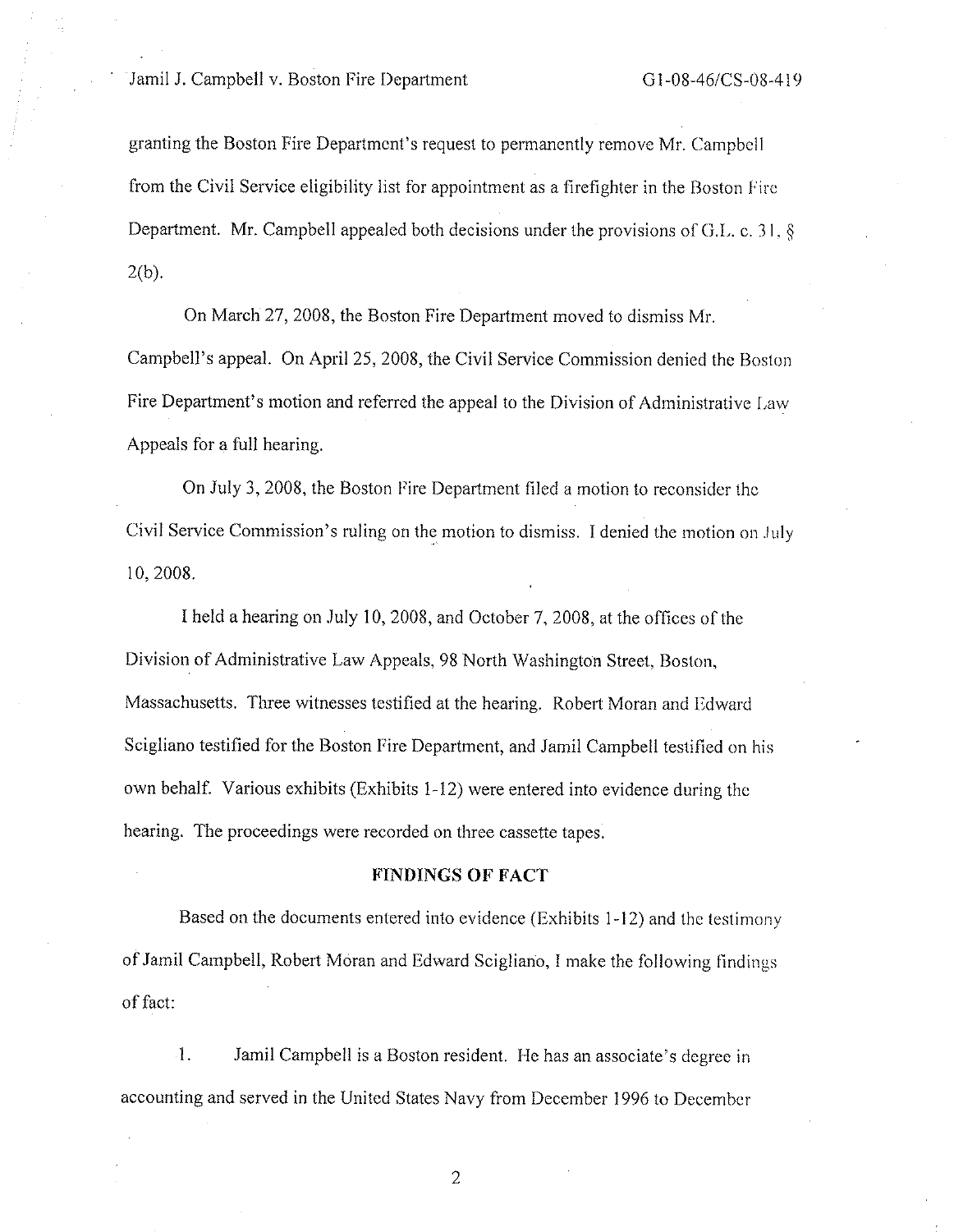2000. He was honorably discharged from the Navy. (Testimony of Jamil Campbell; Exhibits 8, 12).

2. Mr. Campbell is a Site Officer for Boston Municipal Protective Services. a special unarmed police force responsible for protecting public buildings in the City of Boston. (Testimony of Jamil Campbell and Robert Moran).

3. Mr. Campbell has worked as a Site Officer since November 2005. He is assigned to work at Boston City Hall. (Testimony of Edward Scigliano and Jamil Campbell; Exhibit 12).

4. In 2006, the Boston Fire Department requested an eligibility list from HRD for one or more full-time firefighters. (Testimony of Jamil Campbell and Edward Scigliano).

5. Mr. Campbell's name appeared on the eligibility list. (Testimony of Jamil Campbell and Edward Scigliano).

6. Mr. Campbell's supervisor at Boston Municipal Protective Services wrote the Boston Fire Department a letter of recommendation on Mr. Campbell's behalf. (Testimony of Jamil Campbell).

7. The Boston Fire Department did not appoint Mr. Campbell, but bypassed him for candidates who were ranked lower on the Civil Service eligibility list than Mr. Campbell (hereinafter the "2006 bypass"). (Testimony of Jamil Campbell).

8. Mr. Campbell appealed the Boston Fire Department's decision to bypass him. The appeal was filed at the Civil Service Commission. (Testimony of Jamil Campbell; Exhibit 4).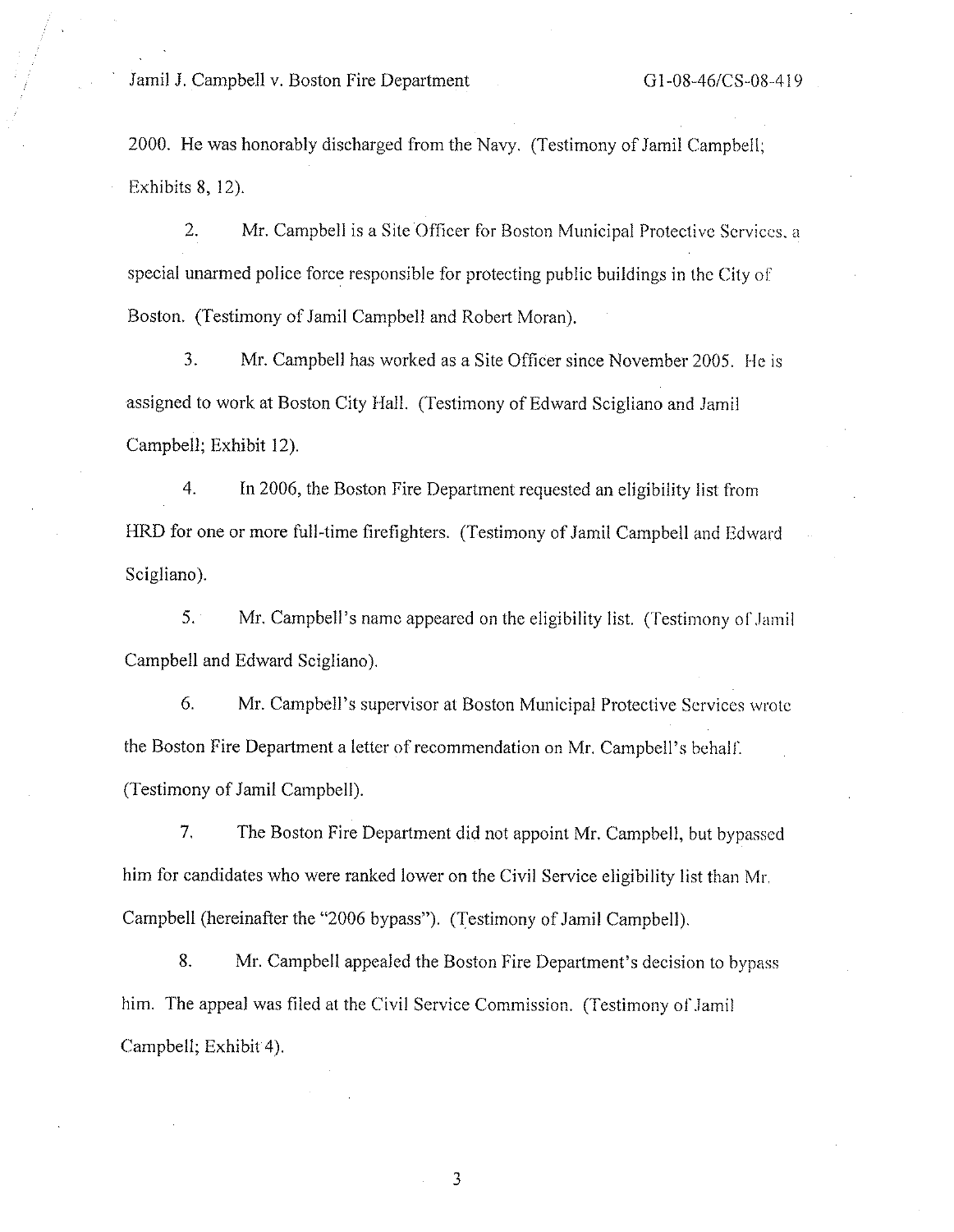9. In early 2007, while Mr. Campbell's bypass appeal was pending, the Boston Fire Depmtment requested another eligibility list from HRD, this time for fiftysix full-time firefighters. (Testimony of Robert Moran; Exhibit 3).

10. On or about June 22, 2007, the Boston Fire Department received Certification List 270615 from HRD. The list contained the names of 262 candidates who were eligible for appointment to the Boston Fire Department. (Exhibit 3).

11. Mr. Campbell's name was eleventh on the list. (Exhibit 3).

12. The Boston Fire Department contacted the candidates on the eligibility list, including Mr. Campbell, to determine who would be willing to accept an appointment as a Boston firefighter. (Exhibit 3).

13. One hundred and fifty three candidates, including Mr. Campbell, indicated that they would accept a position as a firefighter with the Boston Fire Department. (Exhibit 3).

14. Mr. Campbell was ranked higher on the Civil Service eligibility list than 143 of the candidates who indicated that they were interested in the firefighter position. (Exhibit 3).

15. Every candidate on Certification List 270615 who was interested in a position with the Boston Fire Department had to fill out an application and sign a release authorizing the department to obtain records, including criminal and motor vehicle records, pertaining to the candidate. (Testimony of Robert Moran and Edward Scigliano; Exhibits 9, 12).

16. After a candidate signed the release and submitted an application, the Boston Fire Department's Field Services Office conducted a background investigation of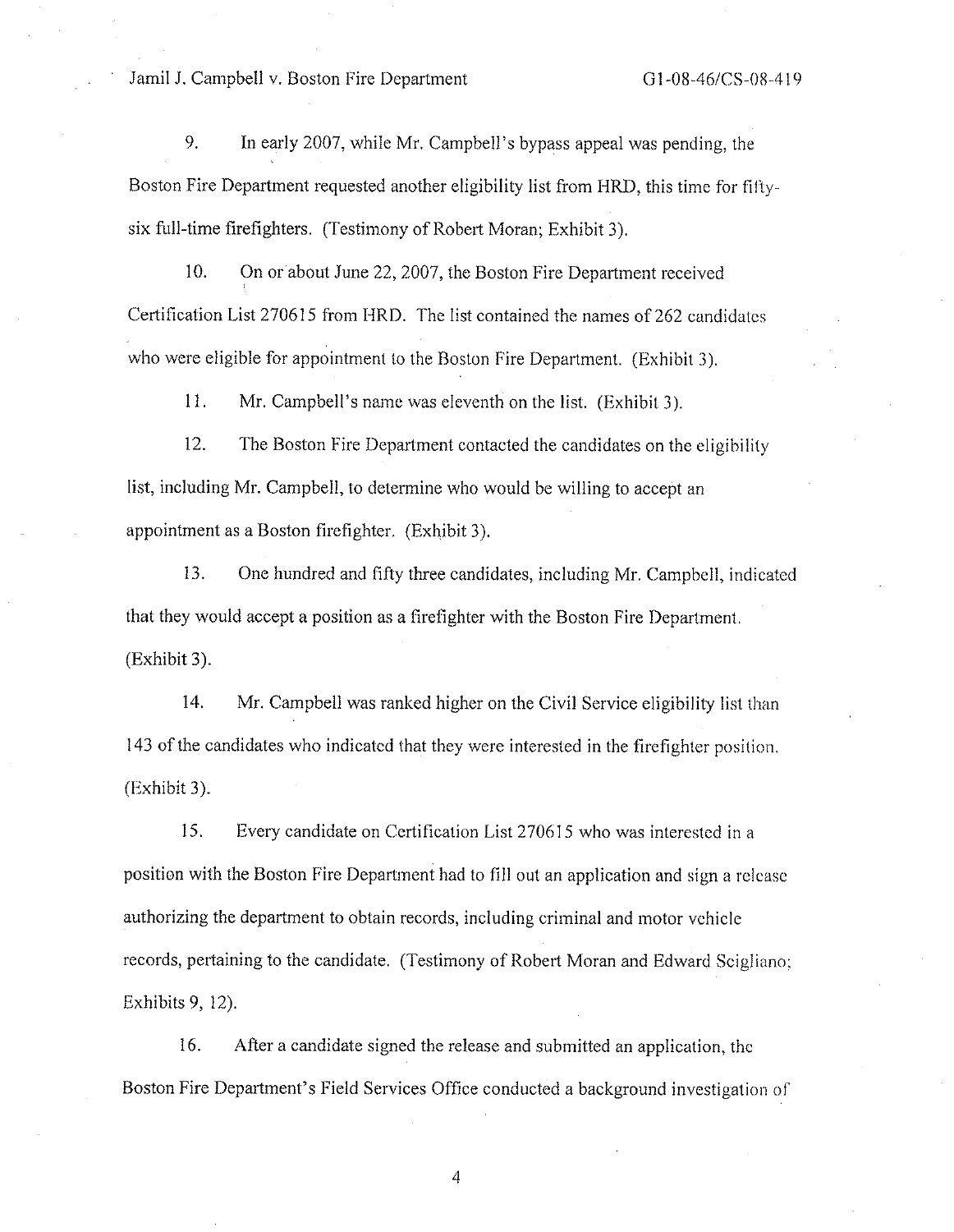the candidate. The investigation included interviewing the candidate's employer and reviewing the candidate's criminal history and driving record. (Testimony of Robert Moran and Edward Scigliano).

17. Mr. Campbell submitted his application to the Boston Fire Department on or about June 25, 2007 (hereinafter the "2007 Application"). He signed the release authorization on or about July 4, 2007. (Exhibits 9, 12).

**18.** Captain Edward Scigliano, who was **in** charge of the Field Services Office, and Lieutenant Christopher Jerry conducted Mr. Campbell's background investigation. (Testimony of Edward Scigliano).

19. Among other things, Captain Scigliano spoke to an officer in the Boston Police Department who previously had investigated Mr. Campbell when he (Mr. Campbell) had applied to become a Boston police officer. (Testimony of Edward Scigliano).

20. Captain Scigliano also reviewed the Boston Police Department's file on Mr. Campbell, including police officers' notes and police statements on Mr. Campbell's different arrests. (Testimony of Edward Scigliano).

21. Captain Scigliano did not speak to Mr. Campbell during his investigation. (Testimony of Edward Scigliano).

22. The investigation into Mr. Campbell's background revealed adverse information about his driving, arrest, and employment histories. (Testimony of Edward Scigliano).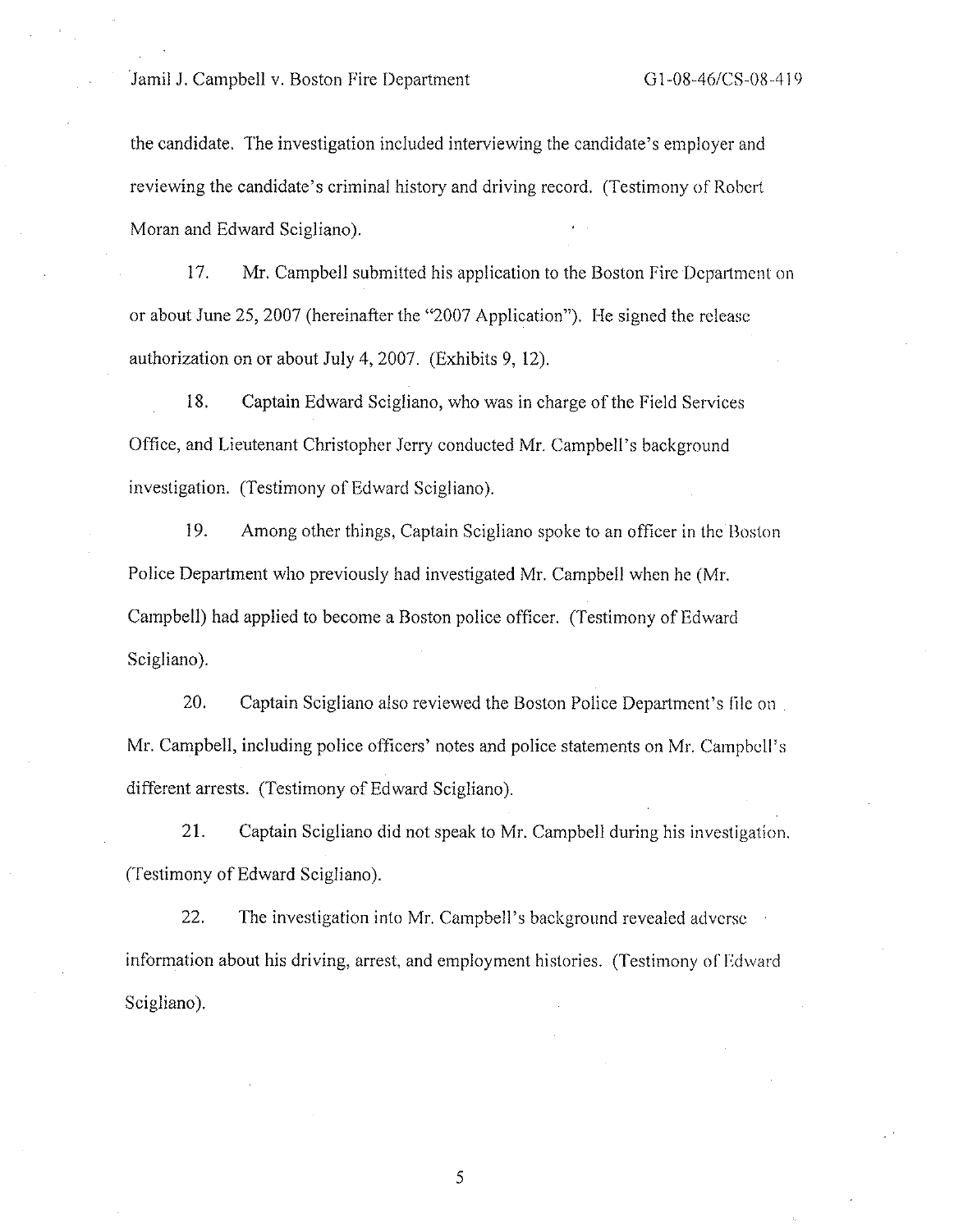## *Driving Record*

23. In January 1996, Mr. Campbell received a ticket for speeding. (Exhibit 4).

24. In May 1996, Mr. Campbell received a ticket for failing to stop at a traffic signal. (Exhibit 4).

25. In May 1996, Mr. Campbell's driver's license was suspended. (Exhibit 4).

26. In February I 997, Mr. Campbell's driver's license was suspended "indefinitely" because of"payment default." (Testimony of Edward Scigliano; Exhibits 4, 10).

27. In September 2000, Mr. Campbell's license was again suspended. (Exhibit 4).

28. In December 2000, Mr. Campbell's license was reinstated. (Exhibit s 4,  $10$ ).

29. In November 2002, Mr. Campbell had a surchargeable accident. (Exhibit  $10$ ).

30. In May 2003, Mr. Campbell received a ticket for speeding. Ile admitted he was speeding. (Testimony of Jamil Campbell; Exhibits 10, 11 ).

31. In June 2003, Mr. Campbell's driver's license was suspended "indefinitely" because of"payment default." (Testimony of Edward Scigliano; Exhibits 4, 10).

32. In November 2003, Mr. Campbell received a ticket for improper license plates. The ticket was either for failing to attach a license plate in the correct location on his car, or for putting false license plates on his car. (Testimony of Edward Scigliano and Jamil Campbell; Exhibits 4, 10).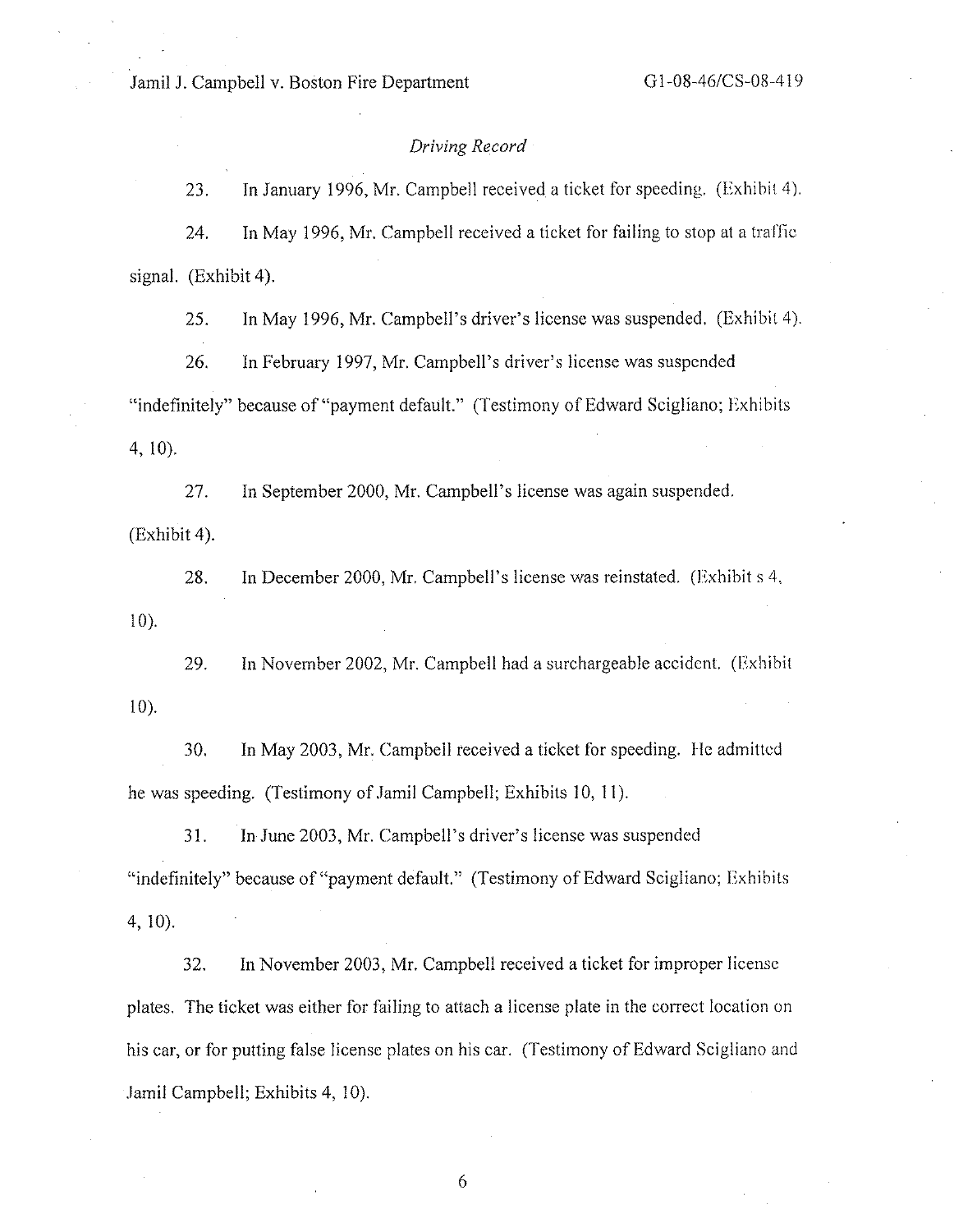33. In November 2003, Mr. Campbell's license was suspended. (Exhibit 4 ).

34. In April 2004, Mr. Campbell's driver's license was suspended for failing to pay child support. (Testimony of Edward Scigliano; Exhibit 10).

35. In October 2005, Mr. Campbell's license was reinstated. (Exhibit 4).

36. At various times between 1996 and 2005, Mr. Campbell drove his car while his license was suspended. (Testimony of Jamil Campbell; Exhibit 11).

### *Arrest History*

37. Mr. Campbell was arrested six times between 1995 and 2004. (Exhibits 4,  $11)$ .

38. In July 1995, Mr. Campbell was arrested for using a vehicle without authority. The charges subsequently were dismissed. (Exhibit 11).

39. In June 1996, Mr. Campbell was arrested for operating a vehicle with a suspended license. The charges subsequently were dismissed. (Exhibit 11).

40. In November 2000, Mr. Campbell was arrested for operating a vehicle with a suspended license. The charges subsequently were dismissed. (Exhibit 11).

41. In August 2003, Mr. Campbell was arrested for disorderly conduct, trespassing, and carrying a dangerous weapon. The weapon at issue was a box cutter. (Testimony of Jamil Campbell; Exhibit 11 ).

42. The charges against Mr. Campbell for carrying a dangerous weapon and trespassing later were dismissed, but he was ordered to pay court costs. The disorderly conduct charge later was dismissed. (Testimony of Edward Scigliano; Exhibit 11 ).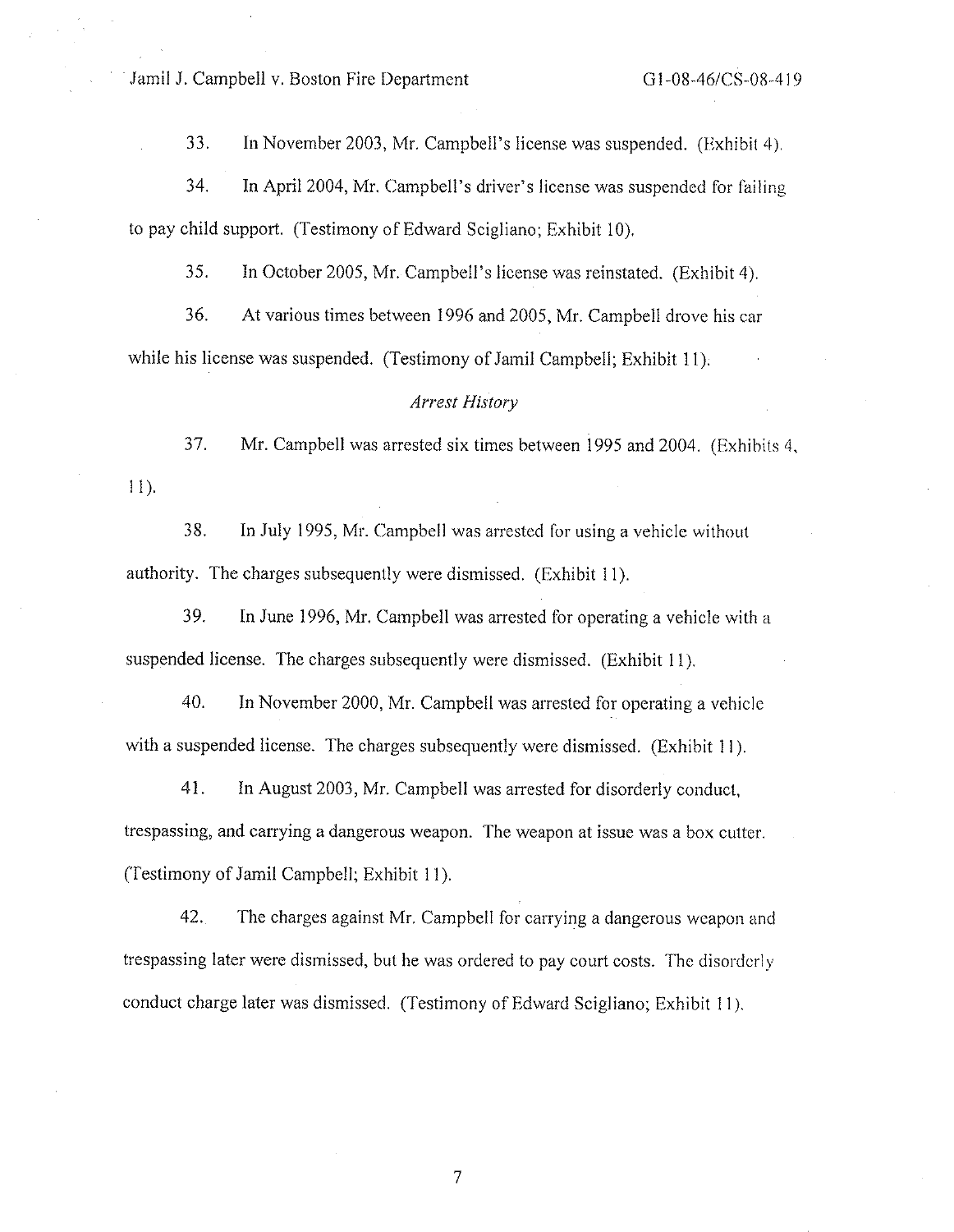43. In January 2004, Mr. Campbell was arrested for operating a vehicle with a suspended license. Mr. Campbell was placed on probation and his case was continued without a finding. (Testimony of Edward Scigliano; Exhibit 11).

44. In March 2004, Mr. Campbell was arrested for disorderly conduct and threatening in connection with an altercation with his girlfriend. The charges subsequently were dismissed. (Testimony of Edward Scigliano and Jamil Campbell: Exhibit 11).

45. In August 2005, Mr. Campbell was cited for violating his probation. (Testimony of Edward Scigliano; Exhibit 11).

## *Employment History*

46. In 2007, Boston Municipal Protective Services suspended Mr. Campbell twice for refusing to work forced overtime. The first suspension was for two days: the second was for three days. (Exhibits 6, 7).

47: It is against Boston Municipal Protective Services' rules and regulations to refuse to work forced overtime. (Exhibits 6, 7).

48. Mr. Campbell could not work the forced overtime because he had custody of his son and he could not get child care for him. (Testimony of Jamil Campbell).

## *The Show Cause Order*

49. While Mr. Campbell's 2007 Application was pending before the Boston Fire Department, the Civil Service Commission scheduled a hearing on the fire department's 2006 bypass of Mr. Campbell. The hearing was scheduled for August 30, 2007. (Testimony of Jamil Campbell; Exhibit 4).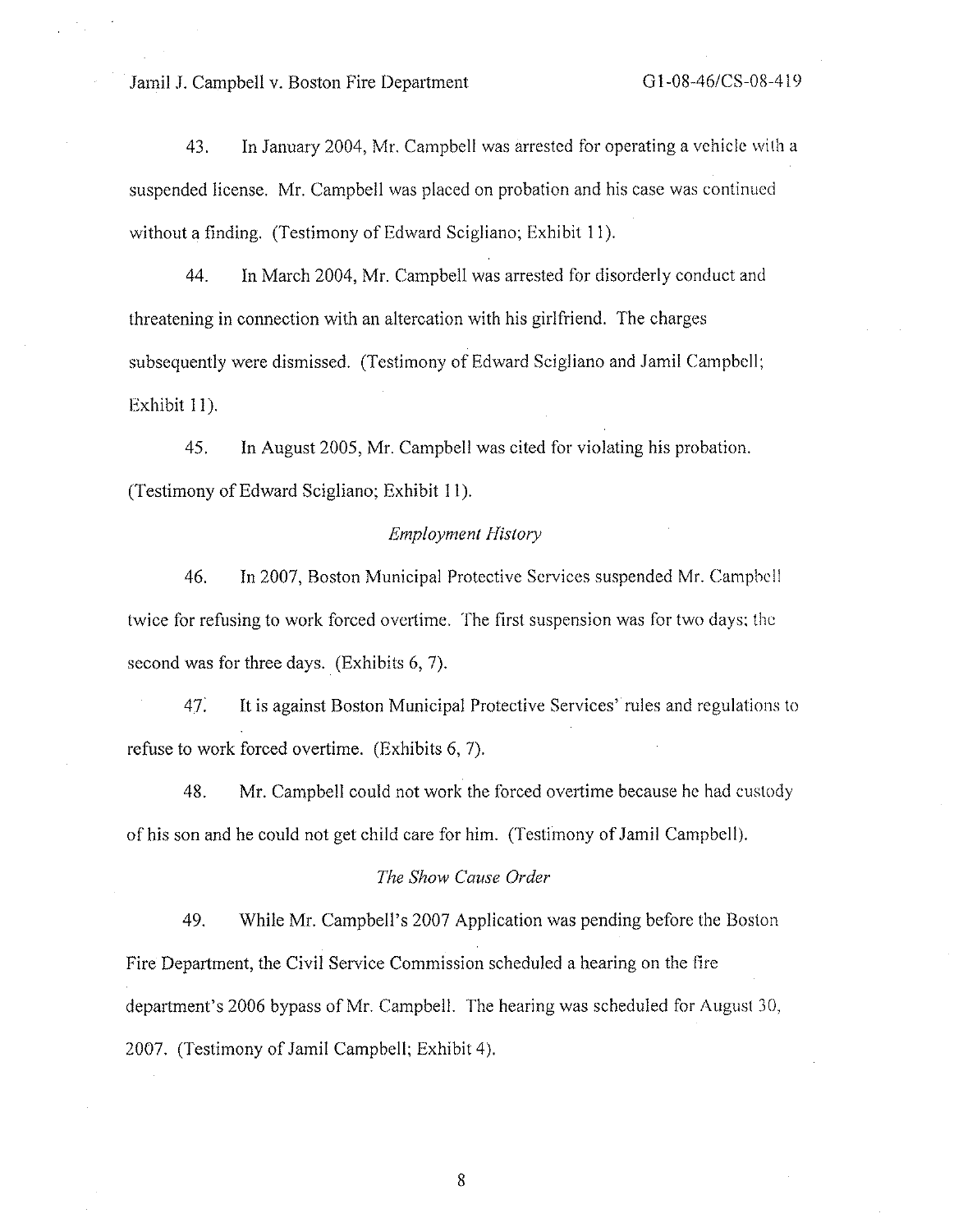50. Mr. Campbell did not attend the hearing because his 2007 Application was pending before the Boston Fire Department. (Testimony of Jamil Campbell).

5 I. On August 31, 2007, the Civil Service Commission ordered Mr. Campbell to show cause why his appeal should not be dismissed as a result of his failure to attend the hearing the day before. (Exhibit 4).

52. Mr. Campbell did not respond to the order to show cause and his appeal was dismissed. (Exhibit 4).

*The Boston Fire Department's Decision Not to Appoint Mr. Camphell* 

53. In late 2007, Roderick Fraser, the Fire Commissioner for the Boston Fire Department, appointed fifty-three candidates from Civil Service Certification List 270615 to be firefighters with the department. (Exhibit 2).

54. Forty-nine of the candidates whom Commissioner Fraser appointed were ranked lower on the Civil Service eligibility list than Mr. Campbell. (Exhibit 2).

55. On October 22, 2007, Commissioner Fraser advised HRD that he was bypassing Mr. Campbell for appointment as a firefighter. (Exhibit 4).

56. Commissioner Fraser cited four reasons for bypassing Mr. Campbell: his arrest history, driving record, employment discipline, and his failure to respond to the show cause order that the Civil Service Commission issued in connection with Mr. Campbell's 2006 bypass appeal. (Exhibit 4).

57. In the October 22, 2007, letter to HRD, Commissioner Fraser explained his reasons for bypassing Mr. Campbell as follows:

> Mr. Campbell has demonstrated anti-social behavior by his poor employment history, and by his criminal record that he has disregard for the law, and therefore, he would be unable to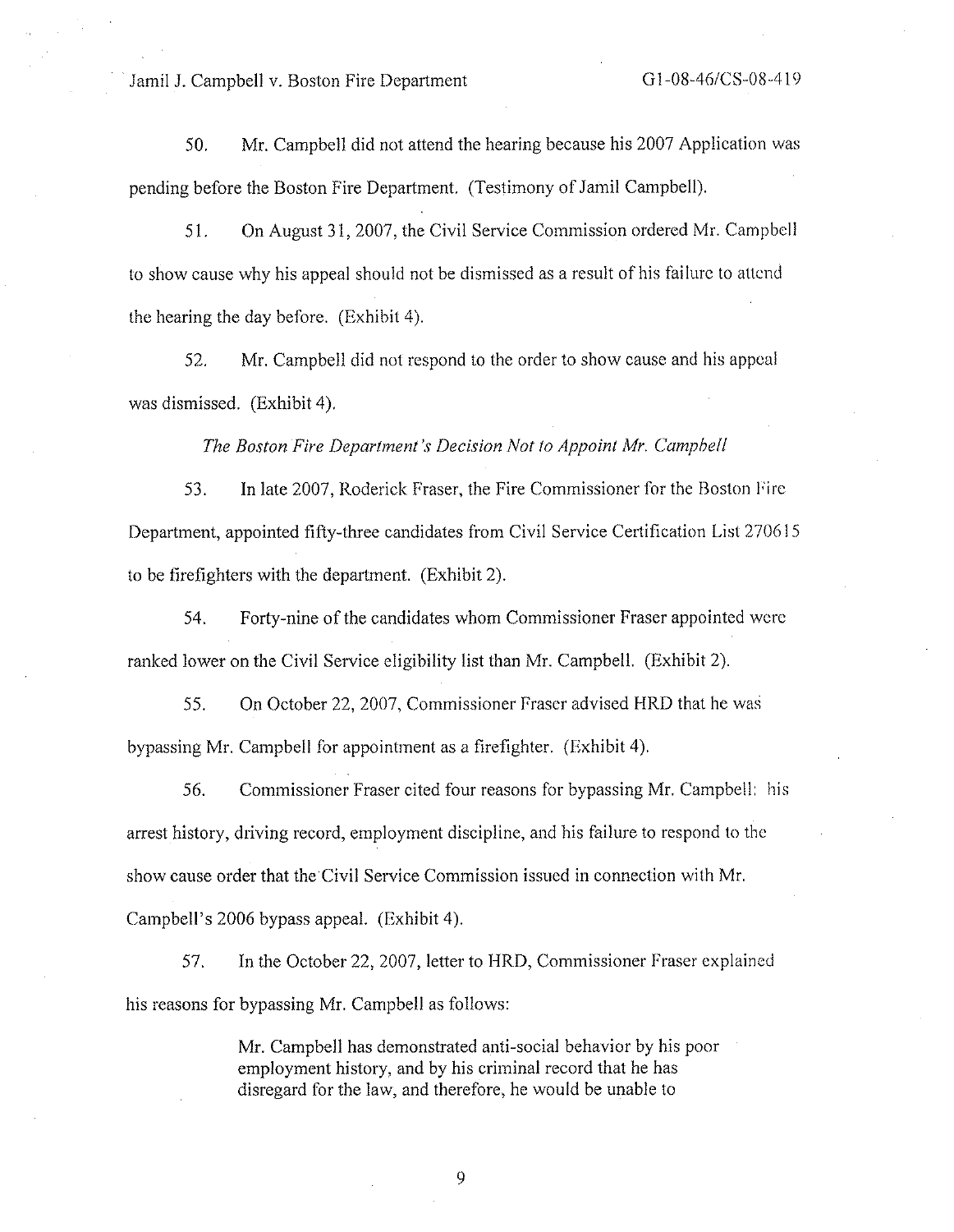conform to the rules and regulations of the Boston Fire Department....

A firefighter's responsibilities require that, in addition to their suppression duties, they uphold fire prevention and arson laws. They may cite persons and initiate court actions based on the fire code and criminal violations related to fire and public safety .... [Al firefighter must be honest, trustworthy and dependable. It is essential that a firefighter follow all instructions specifically as directed. These personal qualities are crucial to a public safety position and cannot be compromised.

(Exhibit 4).

58. On November 27, 2007, Robert Moran, the Director of Human Resources for the Boston Fire Department, wrote to HRD and asked to have Mr. Campbell's name permanently removed from future Civil Service eligibility lists for appointment as a firefighter in the Boston Fire Department. (Exhibit 5).

59. On January 31, 2008, HRD permanently removed Mr. Campbell from the eligibility list for the position of firefighter in the Boston Fire Department, meaning lhat Mr. Campbell is no longer eligible to become a Boston firefighter. (Exhibit 5).

60. On February 26, 2008, Mr. Campbell appealed HRD's decision to accept . the Boston Fire Department's reasons for bypassing him, as well as HRD's decision to remove him from the eligibility list. (Exhibit 1).

61. Firefighters in the Boston Fire Department must be able to safely drive fire trucks that weigh over 60,000 pounds. As a result, Boston firefighters need to be safe, responsible drivers with good driving skills. (Testimony of Edward Scigliano).

62. The Boston Fire Department requires every firefighter to have a valid driver's license because, even if it is not part of his or her regular duties, every firefighter must be able to step in at a moment's notice to operate the department's fire trucks and other equipment. (Testimony of Edward Scigliano).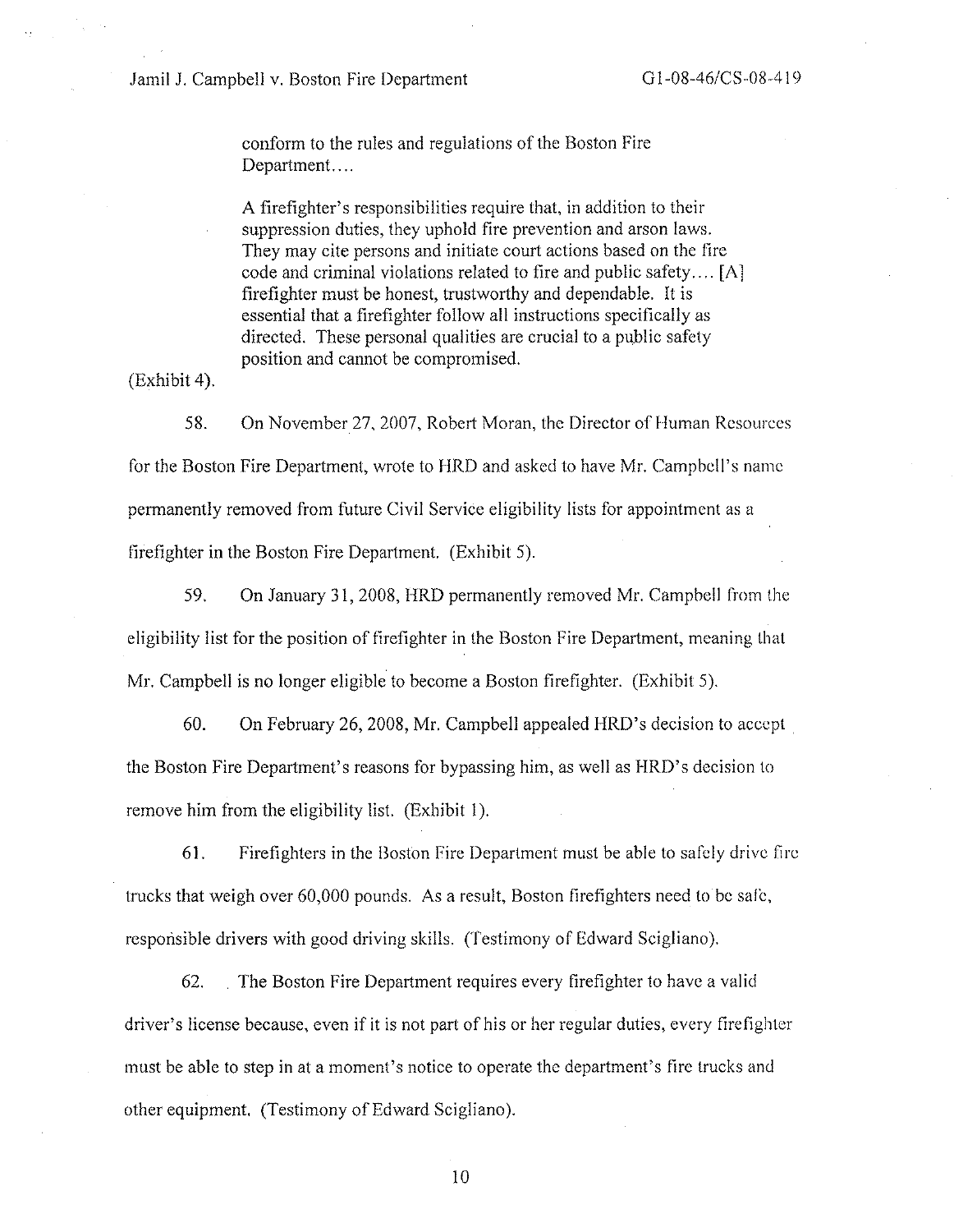63. A firefighter in the Boston Fire Department can be disciplined or fired for driving with a suspended license. (Testimony of Robert Moran).

64. A Boston firefighter can be disciplined or fired for carrying a dangerous weapon. (Testimony of Robert Moran).

#### **DISCUSSION**

After reviewing the testimony and evidence presented in this appeal, I recommend that Mr. Campbell's appeal be denied. The role of this tribunal in a bypass appeal is to determine "whether the appointing authority has sustained its burden of proving that there was reasonable justification for the action taken by the appointing authority." *City of Cambridge v. Civil Serv. Comm 'n,* 43 Mass. App. Ct. 300,304 (1997). "'Justified' in the context of review, means 'done upon adequate reasons sufficiently supported by credible evidence, when weighed by an unprejudiced mind, guided by common sense and by correct rules of law." *Id.* at 304 (citing Selectmen of Wakefield v. Judge of First Dist. Ct. of East Middlesex, 262 Mass. 477, 482 (1928)). "In the task of selecting public employees of skill and integrity, moreover, appointing authorities are invested with broad discretion." *Id.* at 304-05. This tribunal cannot "substitute its judgment about a valid exercise of discretion based on merit or policy considerations by an appointing authority." *Id.* at 304.

I. *The Decision to Bypass Mr. Campbell.* 

The Boston Fire Department bypassed Mr. Campbell for four reasons: ( 1) his arrest history; (2) his poor driving record; (3) the two suspensions from work; and (4) his failure to respond to the Civil Service Commission's show cause order. The Boston Fire Department has demonstrated reasonable justification for bypassing Mr. Campbell.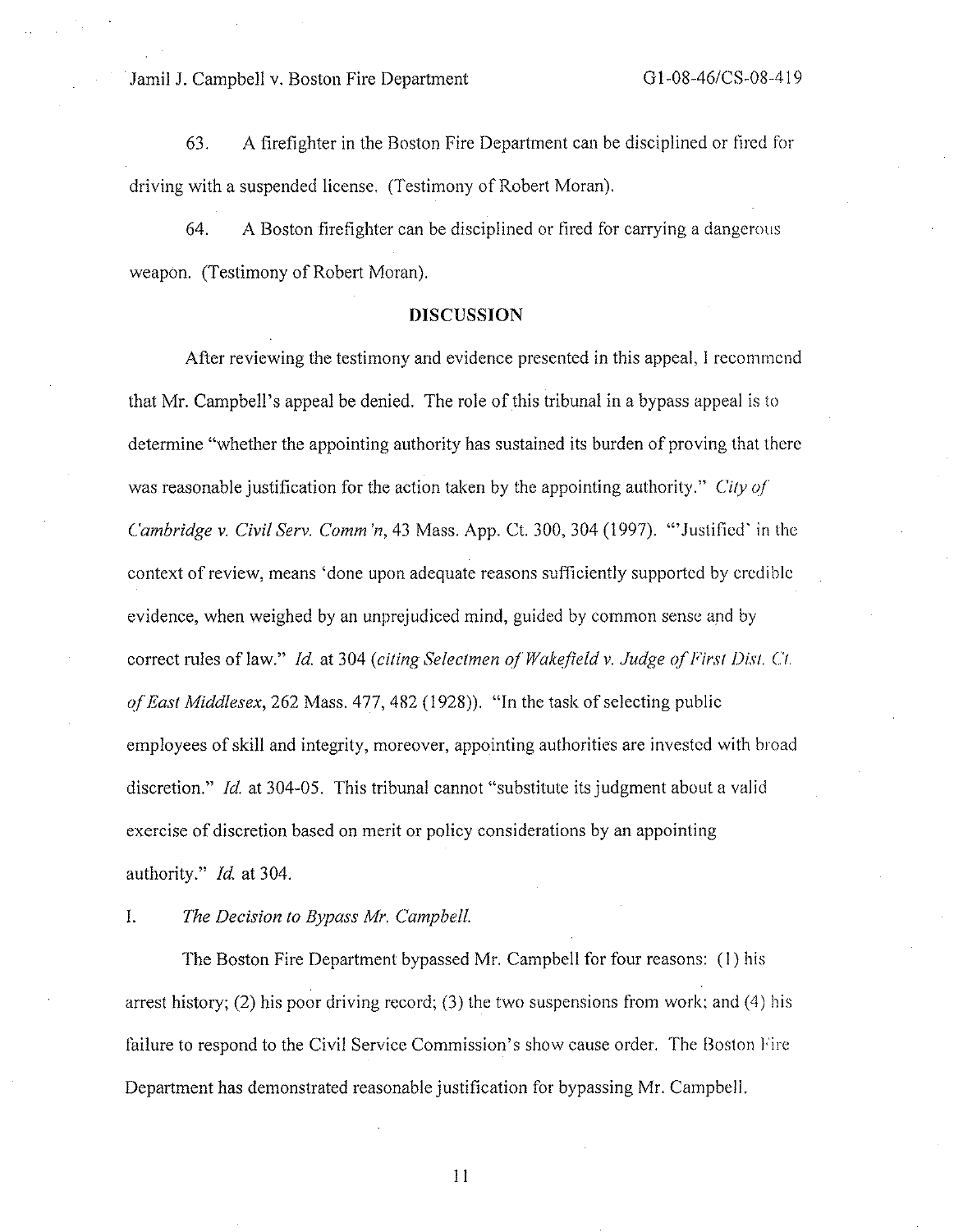First, for the purpose of civil service selection, a candidate's history of arrests provides a reasonable basis for a bypass even where the charges do not result in convictions. *See, e.g., Thames v. Boston Police Dept.,* 17 MCSR 125, 127 (2004); *Frangie v. Boston Police Dept., 7 MCSR 252, 253 (1994) (although all criminal charges* against the candidate had been dismissed, "[t]he existence of numerous Police Department incident reports is  $\ldots$  a fact which cannot be ignored"). This is especially true when the applicant is seeking appointment to a public safety position. *Id.* For instance, Boston firefighters are charged with upholding fire prevention and arson laws. They may cite persons and initiate court actions based on fire code and criminal violations related to fire and public safety.

In this case, Mr. Campbell was arraigned six. times between 1995 and 2004 for such charges as disorderly conduct, carrying a dangerous weapon, trespassing and operating with a suspended license. While the charges were dismissed, in at least one instance Mr. Campbell was required to pay court costs and in another he was placed on probation, which he violated in 2005. It was reasonable for the Boston Fire Department to consider these facts when assessing his fitness for a public safety position. *See. e.g, Soares v. Brockton Police Dept.,* 14 MCSR 109 (2001) (appointing authority was justified in bypassing candidate based on his arrest record, even though the candidate had never been convicted of a crime).

Second, Mr. Campbell's driving record also provides reasonable justification for bypassing him. Mr. Campbell's driver's license was suspended six times between 1996 and 2004. Between 1995 and 2004, moreover, Mr. Campbell was arrested three times for driving with a suspended license and once for operating a vehicle without authority.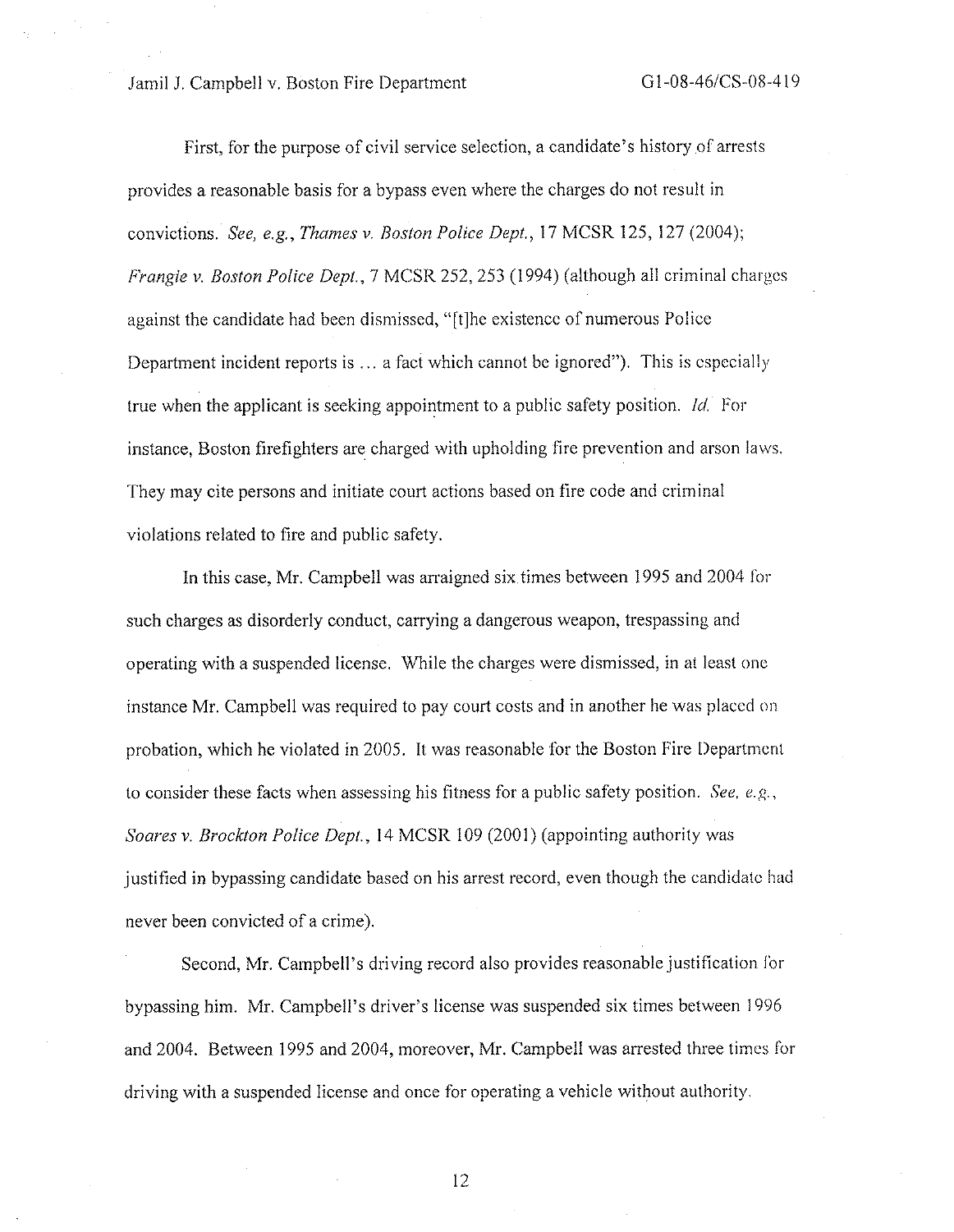During the same period, he also received citations for speeding, failing to stop and attaching improper license plates to his vehicle.

At the hearing, Mr. Campbell had an explanation for each suspension, arrest and citation: he did not know his license had been suspended because he had moved; he paid the speeding ticket but the Registry of Motor Vehicles never received it; he did have permission to drive the car at issue; the plates were legitimate, but were in the car window; and so on. While it certainly is possible that some of the incidents were not Mr. Campbell's fault, it defies credulity that he was blameless every time. Moreover, it was Mr. Campbell's responsibility to notify the Registry when he changed addresses. Thus, even if Mr. Campbell never received *any* of the suspension notices, he still is responsible for driving with a suspended license.

Firefighters in the Boston Fire Department Fire Department must be able to safely drive fire trucks that weigh over 60,000 pounds. As a result, Boston firefighters need lo be safe, responsible drivers with good driving skills. Moreover, every firefighter must have a current driver's license because, even if it is not part of his or her regular duties, every firefighter must be able to step in and operate the department's fire equipment.

Mr. Campbell's driving record seriously calls into question his ability to operate fire trucks safely and with a valid license. Consequently, it was reasonable for the Boston Fire Department to bypass him based on his driving record. *See, e.g., Ovoian v. Town of Watertown,* 20 MCSR 507 (2007) (poor driving history was a sufficient basis for bypassing a candidate for a position as a firefighter); *Driscoll v. Boston Police* Depl .. 20 MCSR 477 (2007) (candidate who was "likeable" and had a long military record was properly bypassed due to his driving history).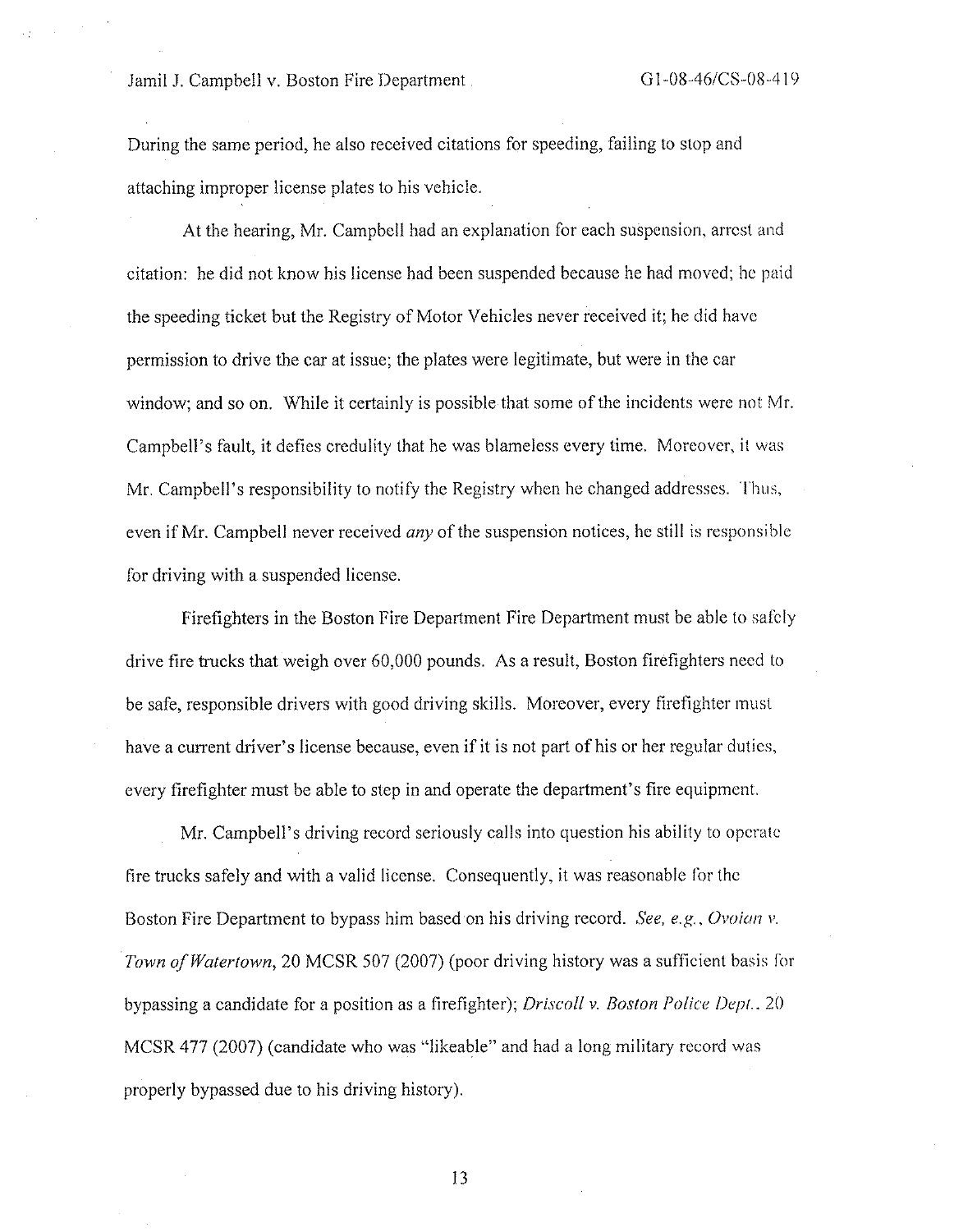Finally, Mr. Campbell's employment history and failure to respond to an order to show cause are not, standing by themselves, reasonable justification for bypassing Mr. Campbell. For instance, Mr. Campbell has worked as a special police officer since November 2005. He is assigned to Boston City Hall, one of Boston's most important public buildings. When Mr. Campbell applied to be a firefighter in 2006, moreover, his then-supervisor gave him a letter of recommendation. The only adverse work incidents were two suspensions for failing to work forced overtime when he could not get daycare for his son. This hardly constitutes poor work performance.

Considering Mr. Campbell's work history and his failure to respond to the administrative order in conjunction with his arrest history and driving record, however, the Boston Fire Department had ample justification for bypassing him. *See. e.g., Brown v. Boston Fire Department,* 19 MCSR 119 (2006) (fire department was justified in bypassing a candidate with prior arrests, negative employment references and a poor driving record); *Dones v. Framingham Fire Dept.,* 10 MCSR 169 (1997) (since firefighters are public safety officers, fire department had just cause to bypass candidate with criminal record and sparse work history).

#### II. *Removal.from the Eligibility List.*

Under Rule 9(2) of the Personnel Administrator Rules, an appointing authority may ask HRD to permanently remove a candidate from eligibility for appointment to a specific civil service position, such as an appointment to be a Boston firefighter. Ruic 9(2) states, in pertinent part:

> If an appointing authority concludes the appointment of a person whose name has been certified to it would be detrimental to the public interest, it may submit to the administrator a written statement **giving in detail the specific reasons substantiating**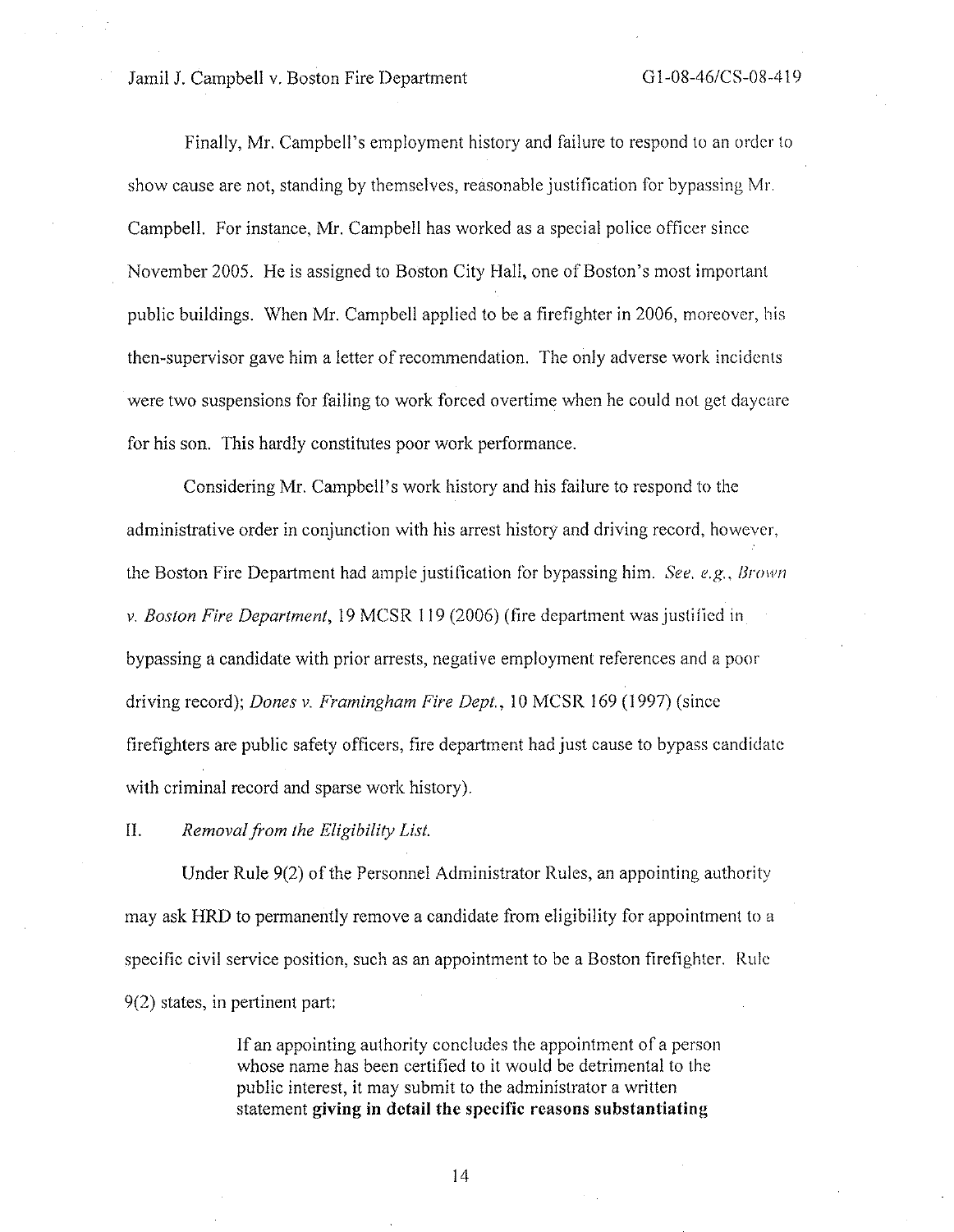**such a conclusion.** The administrator shall review each such statement, and if he agrees, he shall remove the name of such person from the certification and shall not again certify the name of such person to such appointing authority for appointment to such position.

Personnel Administrator Rules, Rule 9(2) (emphasis added).

On November 27, 2007, Robert Moran, the Human Resources Director for the

Boston Fire Department, submitted the following letter to HRD:

We are requesting a PAR. 09 removal for Jamil J. Campbell frorn future certifications, due to the fact that Mr. Campbell has demonstrated anti-social behavior by his criminal record and he has disregard for the law. In addition, Mr. Campbell has demonstrated by [his] current employment history that he would be unable to conform to the Boston Fire Department's rules and regulations.

If there are any further documents that are needed, please let me know and we will provide them to you.

Exhibit 5. This letter does not comply with the requirement that the appointing authority provide a written statement with specific, detailed reasons substantiating the need to remove a candidate from the eligibility list. *See* Personnel Administrator Rules, Ruic 9(2).

Nevertheless, it is clear that when HRD reviewed the Boston Fire Department's request, it also considered the department's October 22, 2007, letter outlining the reasons for bypassing Mr. Campbell. *See* Exhibit 5 (HRD letter referencing both Mr. Campbell's bypass and the request to remove Mr. Campbell from the eligibility list). The Boston Fire Department's October 22, 2007, bypass letter was four pages long and extremely detailed; it listed Mr. Campbell's arrest history and driving record, discussed his two work suspensions, described his failure to respond to the show cause order, and then explained in detail its reasons for bypassing Mr. Campbell. *See* Exhibit 4. Taken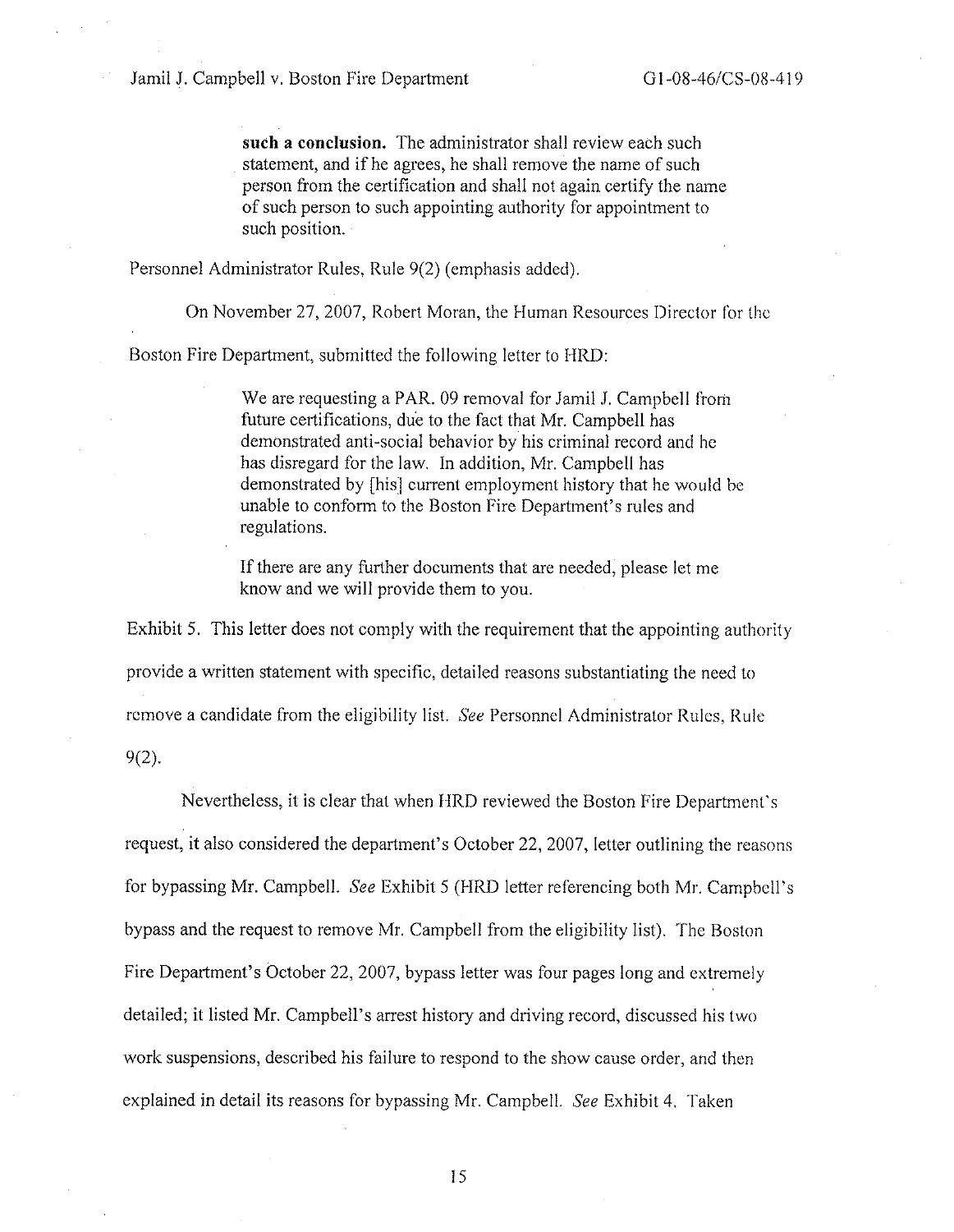together, the fire department's two letters (dated October 22, 2007, and November 27, 2007, respectively) meet with the requirements of Rule 9(2).

Turning to the merits of HRD's decision, the Boston Fire Department has shown reasonable justification for permanently removing Mr. Campbell from the Boston firefighter eligibility list. Mr. Campbell was courteous and well-spoken throughout the hearing and he sincerely wants a job in public safety. Nevertheless, Mr. Campbell's arrest and driving histories demonstrate that he has difficulty complying with the law and that he is not a safe, responsible driver. Mr. Campbell's license also has been suspended repeatedly, sometimes for several months at a time, during which times Mr. Campbell continued to drive. The Civil Service Commission's analysis in *Kiricoples v. Salem Police Department,* IO MCSR 38 (1997), applies here:

> [The] Appellant is not an appropriate candidate for [a] public safety position ... in view of [his] disregard for the law and authority, particularly by his continuing to drive his motor vehicle for months while his license was suspended. There is no evidence of the Appointing Authority acting in any arbitrary or capricious manner, nor are the Appointing Authority's reasons to remove [the] Appellant from certification a pretext for other, impermissible reasons.

*Id.* at 39.